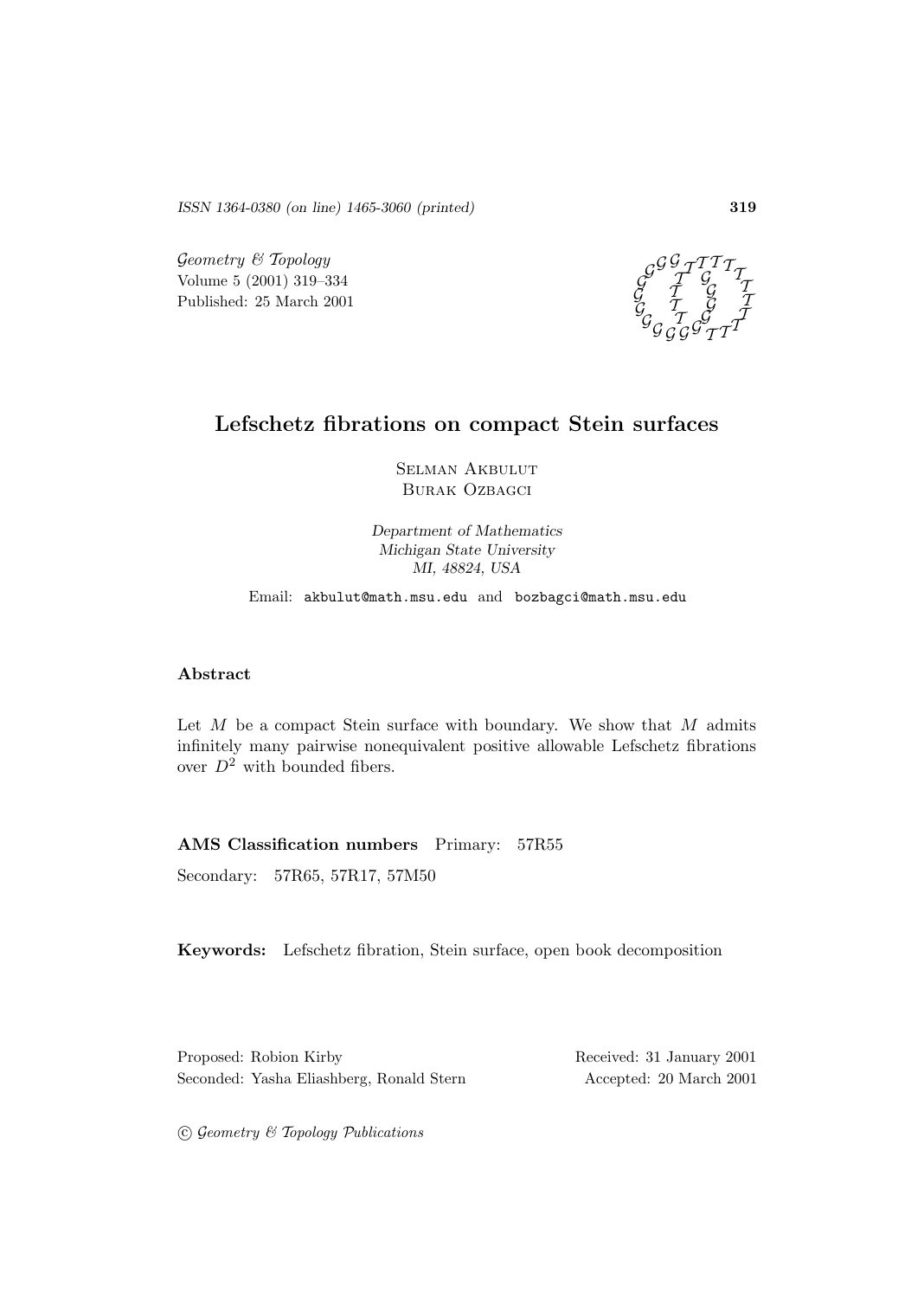## **0 Introduction**

The existence of a positive allowable Lefschetz fibration on a compact Stein surface with boundary was established by Loi and Piergallini [10] using branched covering techniques. We give an alternative simple proof of this fact and construct explicitly the vanishing cycles of the Lefschetz fibration, obtaining a direct identification of compact Stein surfaces with positive allowable Lefschetz fibrations over  $D^2$ . In the process we associate to every compact Stein surface infinitely many pairwise nonequivalent such Lefschetz fibrations.

We would like to thank Lee Rudolph, Yasha Eliashberg, Emmanuel Giroux and Ko Honda for useful discussion about the contact geometry literature.

The first named author is partially supported by NSF grant DMS 9971440.

## **1 Preliminaries**

## **1.1 Mapping class groups**

Let  $F$  be a compact, oriented and connected surface with boundary. Let  $\text{Diff}^+(F, \partial F)$  be the group of all orientation preserving self diffeomorphisms of F, fixing boundary pointwise and let  $\text{Diff}^+_0(F, \partial F)$  be the subgroup of  $\text{Diff}^+(F, \partial F)$  consisting of all self diffeomorphisms isotopic to the identity. Then we define the mapping class group of the surface  $F$  as

$$
Map(F, \partial F) = \text{Diff}^+(F, \partial F) / \text{Diff}^+_0(F, \partial F).
$$

A positive (or right-handed) Dehn twist  $D(\alpha)$ :  $F \to F$  about a simple closed curve  $\alpha$  is a diffeomorphism obtained by cutting F along  $\alpha$ , twisting 360° to the right and regluing. Note that the positive Dehn twist  $D(\alpha)$  is determined up to isotopy by  $\alpha$  and is independent of the orientation on  $\alpha$ .

It is well-known that the mapping class group  $Map(F, \partial F)$  is generated by Dehn twists. We will use the functional notation for the products in  $Map(F, \partial F)$ , eg,  $D(\beta)D(\alpha)$  will denote the composition where we apply  $D(\alpha)$  first and then  $D(\beta)$ .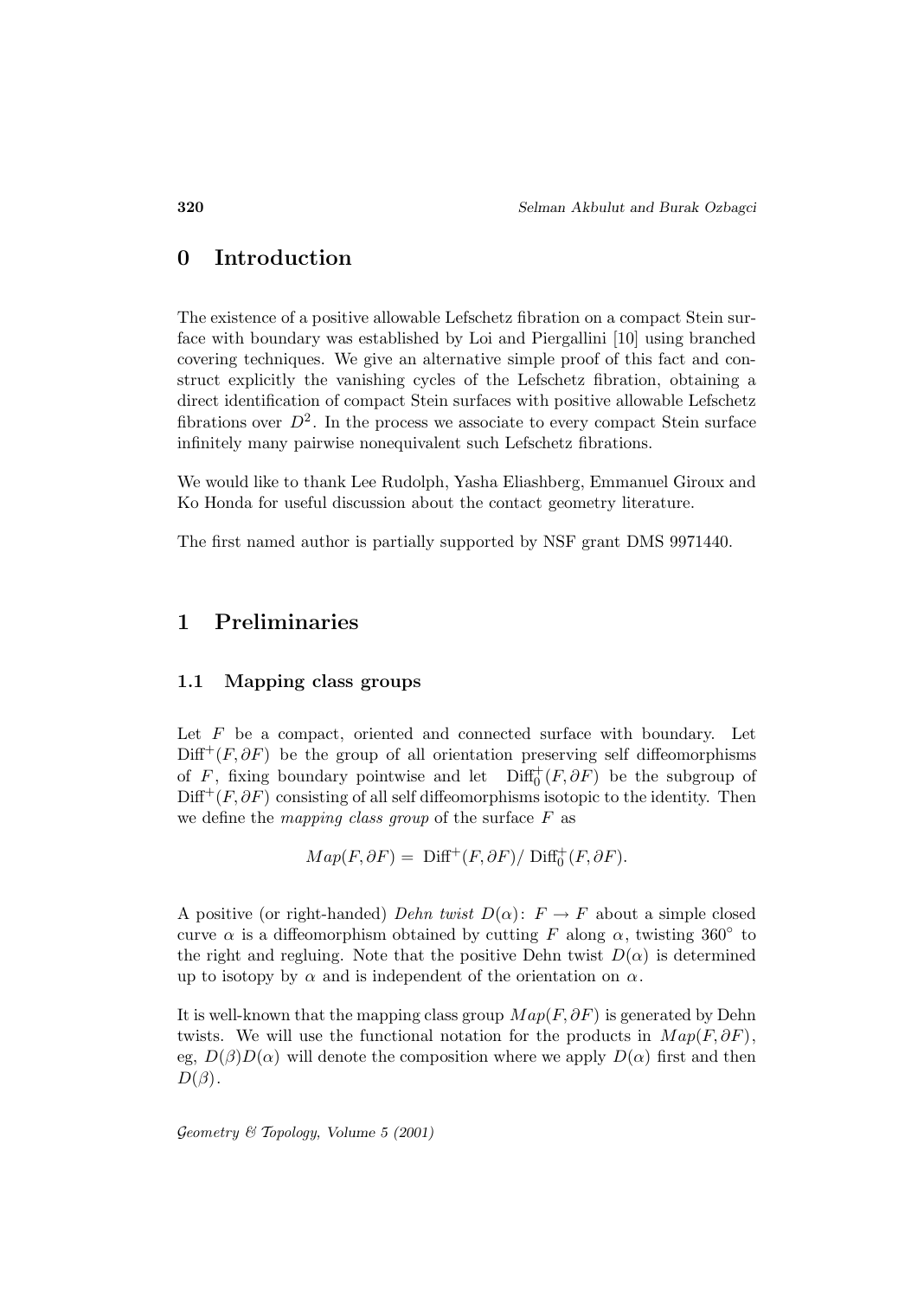### **1.2 Surface bundles over circle**

In this paper we use the following convention for the monodromy of a surface bundle over a circle. We say that an  $F$ -bundle W over  $S<sup>1</sup>$  has monodromy h iff  $W$  is diffeomorphic to

$$
(F \times I) / (h(x), 0) \sim (x, 1)
$$

where  $h \in Map(F, \partial F)$ . In other words, h is the monodromy if we travel around the base circle in the positive normal direction to the surface  $F$ . Consider the closed 3–manifold

$$
W' = W \cup_{\partial} (\partial F \times D^2).
$$

We say that W' has an open book decomposition with binding  $\partial F$ , page F and monodromy  $h$ . It is well-known that every closed 3-manifold admits an open book decomposition.

## **1.3 Positive Lefschetz fibrations**

Let  $M$  be a compact, oriented smooth 4–manifold, and let  $B$  be a compact, oriented smooth 2–manifold. A smooth map  $f: M \to B$  is a positive Lefschetz fibration if there exist points  $b_1, \ldots, b_m \in$  interior  $(B)$  such that

- (1)  $\{b_1,\ldots,b_m\}$  are the critical values of f, with  $p_i \in f^{-1}(b_i)$  a unique critical point of  $f$ , for each  $i$ , and
- (2) about each  $b_i$  and  $p_i$ , there are local complex coordinate charts agreeing with the orientations of  $M$  and  $B$  such that locally  $f$  can be expressed as  $f(z_1, z_2) = z_1^2 + z_2^2$ .

It is a consequence of this definition that

$$
f|_{f^{-1}(B-\{b_1,\ldots,b_m\})} \colon f^{-1}(B-\{b_1,\ldots,b_m\}) \to B-\{b_1,\ldots,b_m\}
$$

is a smooth fiber bundle over  $B - \{b_1, \ldots, b_m\}$  with fiber diffeomorphic to an oriented surface F .

Two positive Lefschetz fibrations  $f: M \to B$  and  $f': M' \to B'$  are equivalent if there are diffeomorphisms  $\Phi: M \to M'$  and  $\phi: B \to B'$  such that  $f' \Phi = \phi f$ .

If  $f: M \to D^2$  is a positive Lefschetz fibration, then we can use this fibration to produce a handlebody description of M. We select a regular value  $b_0 \in$ *interior*  $(D^2)$  of f, an identification  $f^{-1}(b_0) \cong F$ , and a collection of arcs s<sub>i</sub> in interior  $(D^2)$  with each  $s_i$  connecting  $b_0$  to  $b_i$ , and otherwise disjoint from the other arcs. We also assume that the critical values are indexed so that the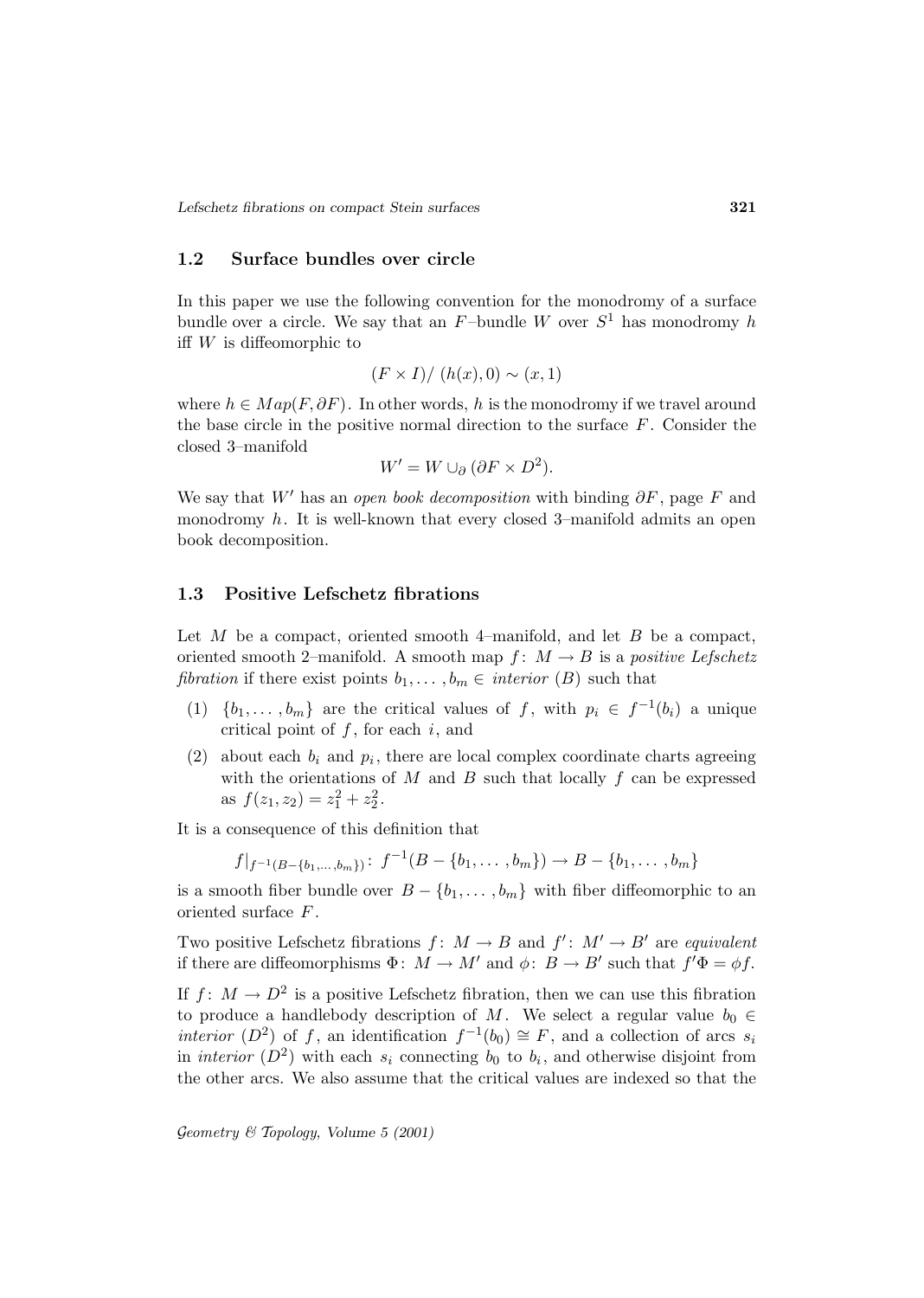arcs  $s_1, \ldots, s_m$  appear in order as we travel counterclockwise in a small circle about  $b_0$ . Let  $V_0, \ldots, V_m$  denote a collection of small disjoint open disks with  $b_i \in V_i$  for each i. (cf Figure 1).



Figure 1: Fibration over the disk

To build our description of M, we observe first that  $f^{-1}(V_0) \cong F \times D^2$ , with  $\partial(f^{-1}(V_0)) \cong F \times S^1$ . Let  $\nu(s_i)$  be a regular neighborhood of the arc  $s_i$ . Enlarging  $V_0$  to include the critical value  $b_1$ , it can be shown that  $f^{-1}(V_0 \cup$  $\nu(s_1) \cup V_1$ ) is diffeomorphic to  $F \times D^2$  with a 2-handle  $H_1$  attached along a circle  $\gamma_1$  contained in a fiber  $F \times pt \subset F \times S^1$ . Moreover, condition (2) in the definition of a Lefschetz fibration requires that  $H_1$  is attached with a framing  $-1$  relative to the natural framing on  $\gamma_1$  inherited from the product structure of  $\partial (f^{-1}(V_0))$ .  $\gamma_1$  is called a vanishing cycle. In addition,  $\partial ((F \times D^2) \cup H_1)$  is diffeomorphic to an F-bundle over  $S^1$  whose monodromy is given by  $D(\gamma_1)$ , a positive Dehn twist about  $\gamma_1$ . Continuing counterclockwise about  $b_0$ , we add the remaining critical values to our description, yielding that

$$
M_0 \cong f^{-1}(V_0 \cup (\bigcup_{i=1}^m \nu(s_i)) \cup (\bigcup_{i=1}^m V_i))
$$

is diffeomorphic to  $(F \times D^2) \cup (\bigcup_{i=1}^m H_i)$ , where each  $H_i$  is a 2-handle attached along a vanishing cycle  $\gamma_i$  in an F-fiber in  $F \times S^1$  with relative framing -1. (For a proof of these statements see [9] or [6].)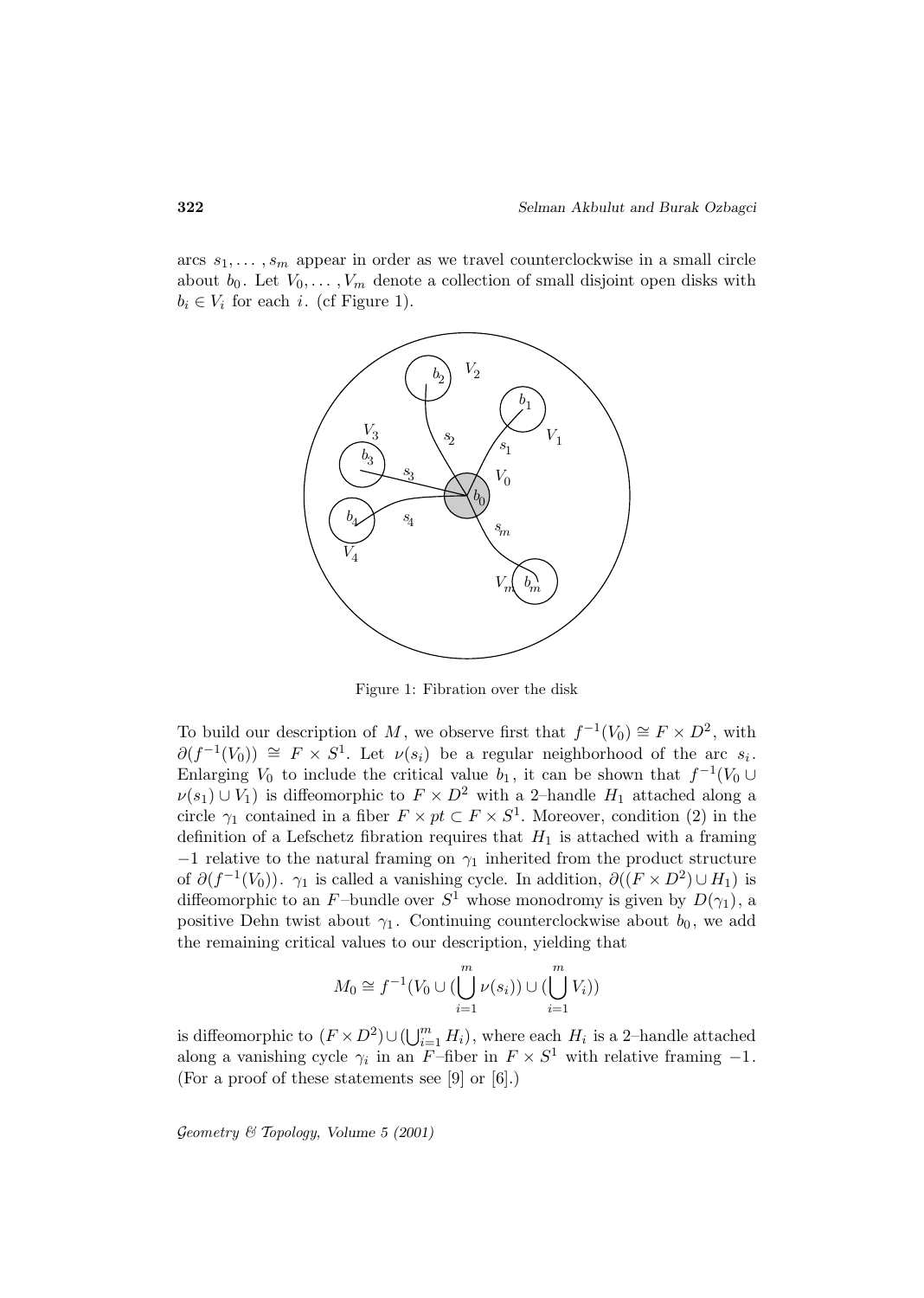Furthermore,

$$
\partial M_0 \cong \partial ((F \times D^2) \cup (\bigcup_{i=1}^m H_i))
$$

is an F-bundle over  $S^1$  with monodromy given by the composition  $D(\gamma_m) \cdots$  $D(\gamma_1)$ . We will refer to this product  $D(\gamma_m)\cdots D(\gamma_1)$  as the global monodromy of this fibration.

We note that we can reverse this argument to construct a positive Lefschetz fibration over  $D^2$  from a given set of vanishing cycles.

We say that a positive Lefschetz fibration is allowable iff all its vanishing cycles are homologically non-trivial in the fiber  $F$ . Note that a simple closed curve on a surface is homologically trivial iff it separates the surface.

**Notation** *PALF* means a positive allowable Lefschetz fibration over  $D^2$  with bounded fibers.

**Remark 1** With this new notation, we can summarize the handle attaching procedure as

 $PALF \cup$  Lefschetz 2–handle =  $PALF$ 

where a Lefschetz 2–handle is a 2–handle attached along a nonseparating simple closed curve in the boundary with framing −1 relative to the product framing.

#### **1.4 Contact structures**

We use the standard tight contact structures on  $\mathbb{R}^3$ ,  $S^3$  and  $\#_nS^1 \times S^2$  (for  $n > 1$ ) compatible with their standard orientations. The structures on  $S^3$ and  $\#_nS^1 \times S^2$  are uniquely (up to blowups) holomorphically fillable —  $S^3$ as the boundary of  $D^4 \subset \mathbb{C}^2$  and  $\#_n S^1 \times S^2$  as the boundary of  $D^4$  union n 1–handles. The tight contact structure on  $\mathbb{R}^3 \subset S^3$  will be represented by the kernel of the 1–form  $dz + xdy$ .

A link L in a contact manifold is called Legendrian if its tangent vectors all lie in the contact planes. Legendrian link theory in  $\mathbb{R}^3$  or  $S^3$  reduces to the theory of the corresponding front projections in  $\mathbb{R}^2$ . We will use projections onto the  $yz$ -plane in this paper. The Thurston–Bennequin invariant of a Legendrian knot  $L$ , denoted by  $tb(L)$ , can be computed from a front projection diagram of  $L$  as

 $bb(L) - \#left$  cusps

where  $bb(L)$  is the blackboard framing of  $L$ .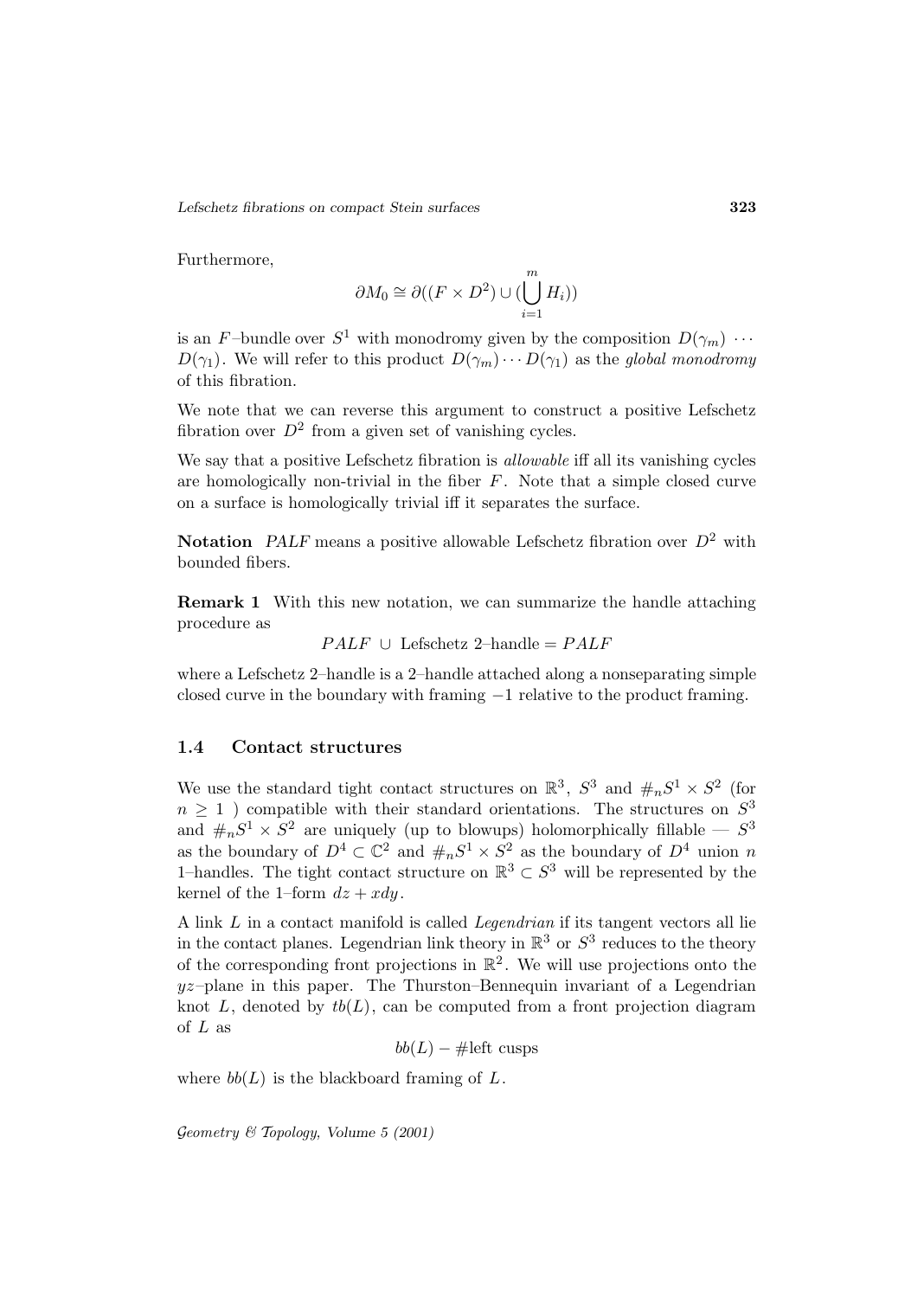

Figure 2: Legendrian trefoil knot

# **2 Torus knots**

Let p and q be relatively prime integers such that  $p, q \geq 2$ .

**Theorem 1** *The monodromy of a*  $(p, q)$  *torus knot is a product of*  $(p-1)(q-1)$ *nonseparating positive Dehn twists.*

**Proof** It is well-known that a torus knot is fibered with fiber being its minimal Seifert surface. We will describe how to construct this fiber by plumbing lefthanded Hopf bands (cf [7]).



Figure 3: Left-handed Hopf band

The monodromy of a left-handed Hopf band is a positive Dehn twist along its core circle as shown in Figure 3. Note that our convention for monodromy (see section 1.2) differs from Harer's in [7].

It is proven in [16] (see also [4]) that the monodromy of a surface obtained by plumbing two surfaces is the composition of their monodromies. We can plumb two left-handed Hopf bands to get a (2, 3) torus knot with its fibered surface. Simply identify a neigborhood of the arc  $\alpha$  in one Hopf band with a neighborhood of the arc  $\beta$  in the other Hopf band, transversally as shown in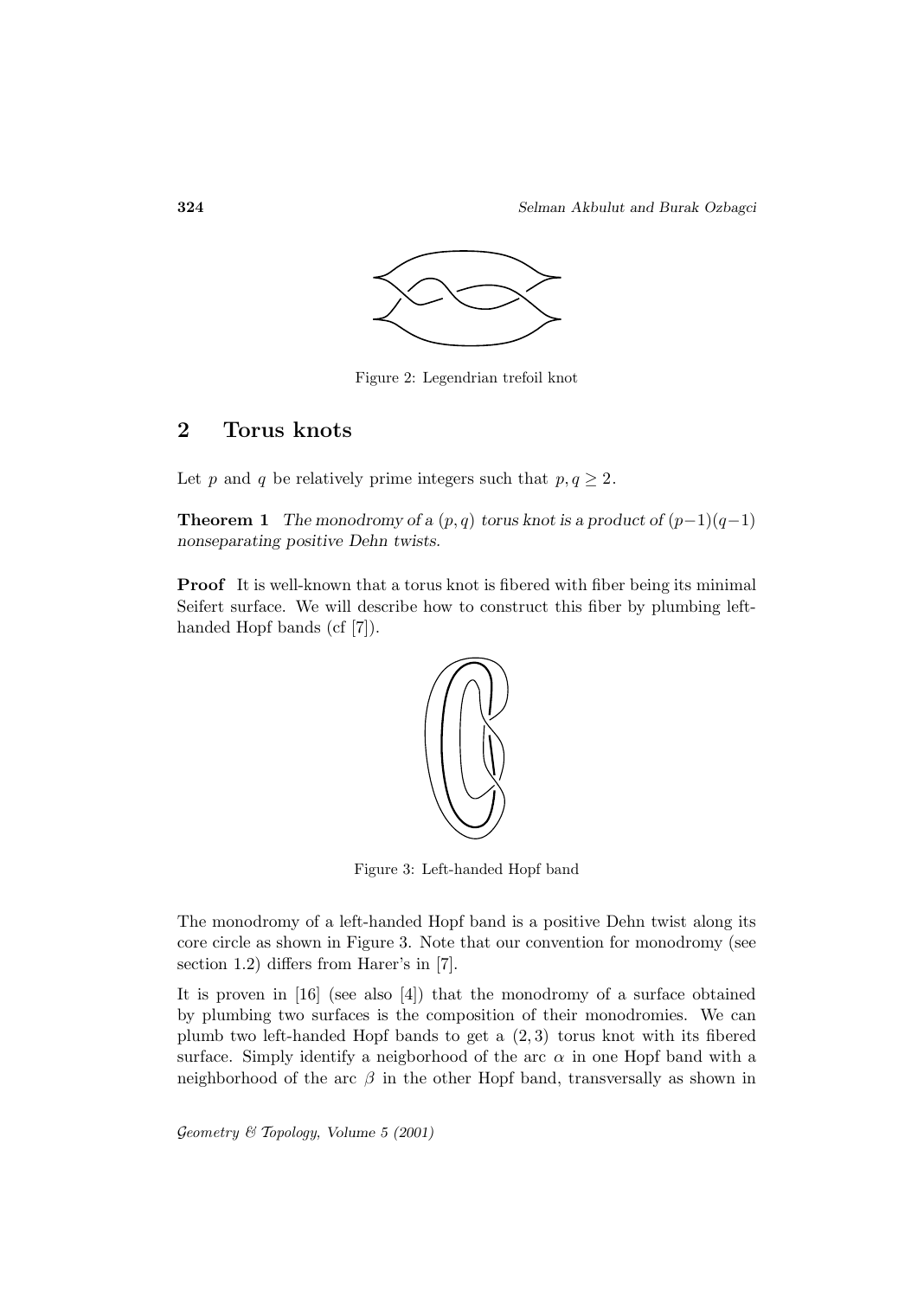Figure 4. The resulting monodromy will be the product of two positive Dehn twists along the curves also drawn in Figure 4. Note that the two curves (one of which is drawn thicker) intersect each other only once and they stay parallel when they go through the left twist on the surface. It is clear that we can iterate this plumbing operation to express the monodromy of a  $(2, q)$  torus knot as a product of  $(q - 1)$  positive Dehn twists.



Figure 4: Plumbing two Hopf bands

By attaching more left-handed Hopf bands we can construct the fibered surface of a  $(p, q)$  torus knot for arbitrary p and q. First construct the gate in the back and then plumb a Hopf band in the front face of that gate and proceed as above to obtain a second gate. We can iterate this process to get as many gates as we want. This is illustrated for  $p = 3$  and  $q = 5$  in Figure 5.



Figure 5: Monodromy of a (3, 5) torus knot

Geometry & Topology*, Volume 5 (2001)*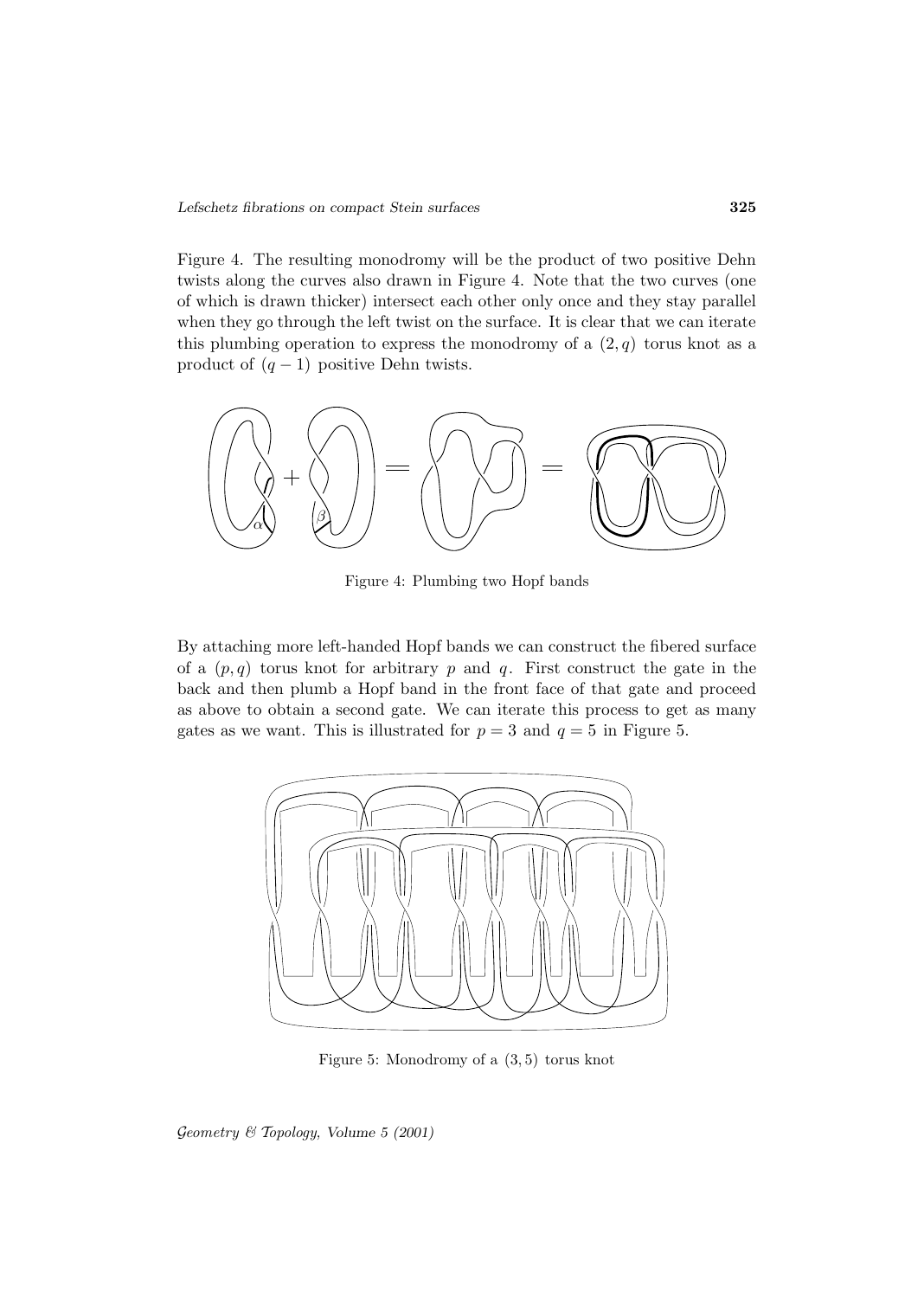Hence the monodromy of the fibration of the complement of a torus knot in  $S<sup>3</sup>$  is a product of positive Dehn twists. These twists are nonseparating by our construction.  $\Box$ 

**Remark 2** Our construction also shows that the monodromy of an arbitrary torus link is a product of positive Dehn twists.

**Theorem 2** [11] *Let L be a link in*  $S^3$ *. There exists a torus knot*  $K \subset S^3$ *such that*  $K \cap L = \emptyset$  *and*  $L \subset F$  *where* F *is a minimal Seifert surface for* K. *Moreover no component of* L *separate the surface* F *.*

Proof We describe Lyon's construction given in [11]. We say that a link in  $\mathbb{R}^3$  is in a *square bridge position* with respect to the plane  $x = 0$  if the projection onto the plane is regular and each segment above the plane projects to a horizontal segment and each one below to a vertical segment. Clearly any link can be put in a square bridge position.



Figure 6: Trefoil knot in a square bridge position

Suppose that the horizontal and vertical segments of the projection of the link in the yz–plane are arranged by isotopy so that each horizontal segment is a subset of

$$
\{0\} \times [0,1] \times \{z_i\}
$$

for some  $0 < z_1 < z_2 < \ldots < z_p < 1$  and and each vertical segment is a subset of

$$
\{0\} \times \{y_j\} \times [0,1]
$$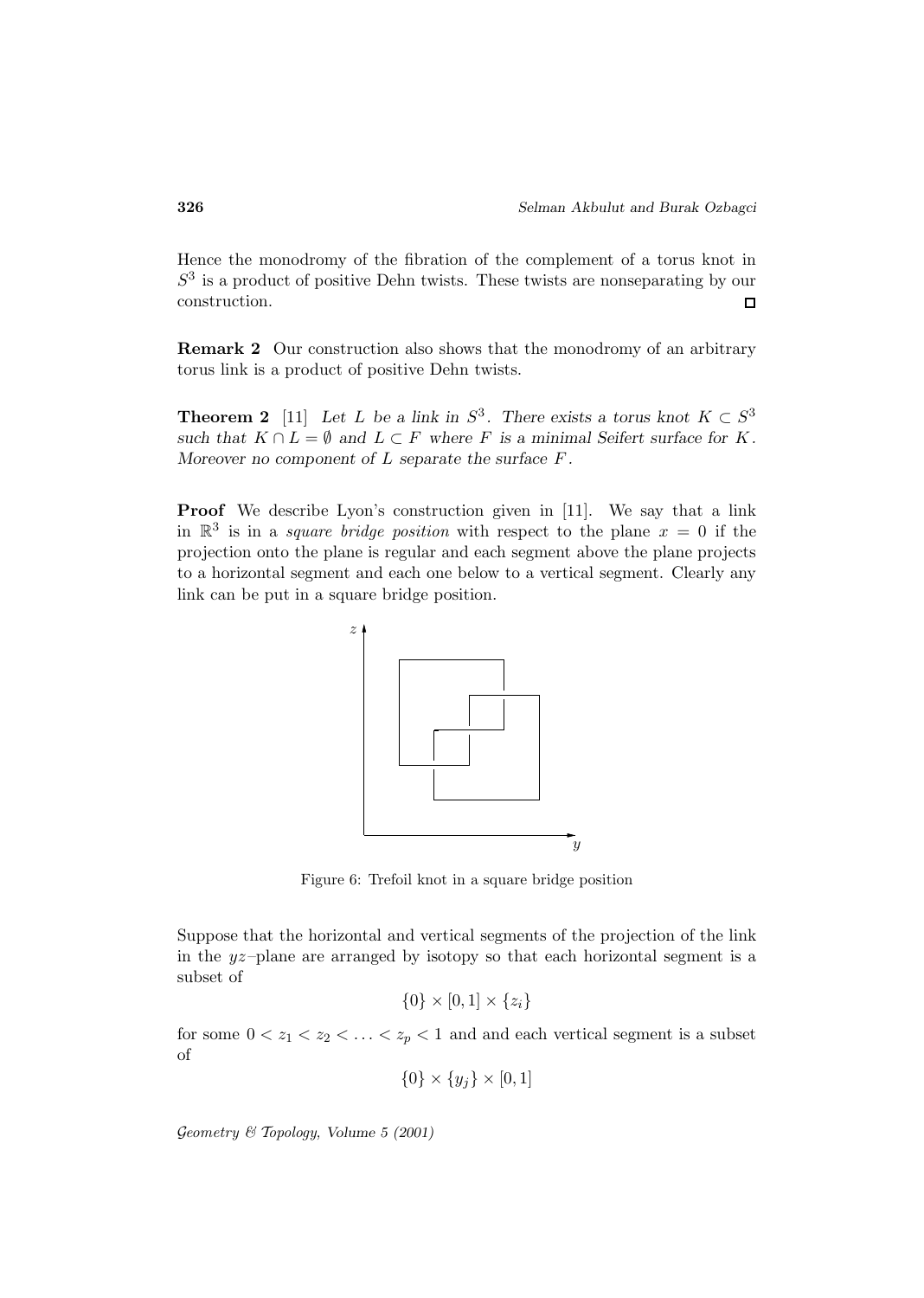for some  $0 < y_1 < y_2 < \ldots < y_q < 1$ . Now consider the 2-disk

$$
D_i = [\epsilon, 1] \times [0, 1] \times \{z_i\}
$$

for each  $i = 1, 2, \ldots, p$  and the 2-disk

$$
E_j = [-1, -\epsilon] \times \{y_j\} \times [0, 1]
$$

for each  $j = 1, 2, ..., q$ , where  $\epsilon$  is a small positive number. Attach these disks by small bands (see Figure 7) corresponding to each point  $(0, y_i, z_j)$  for  $i = 1, \ldots, p$  and  $j = 1, \ldots, q$ . If p and q are relatively prime then the result is the minimal Seifert surface F for a  $(p, q)$  torus knot K such that  $K \cap L = \emptyset$ and  $L \subset F$ . Each component of the link L is a nonseparating embedded curve on the surface  $F$  since we can find an arc connecting that component to the boundary  $K$  from either side of the component. Moreover we can choose  $p$  and q arbitrarily large by adding more disks of either type  $D$  or type  $E$ .  $\Box$ 



Figure 7: Attaching disks

## **3 Main theorems**

Let K be a torus knot in  $S^3$ . Since K is a fibered knot, this gives an open book decomposition of  $S^3$  with monodromy h which is a product  $D(\gamma_m)\cdots D(\gamma_1)$ of nonseparating positive Dehn twists given by Theorem 1. Then  $S^3$  bounds a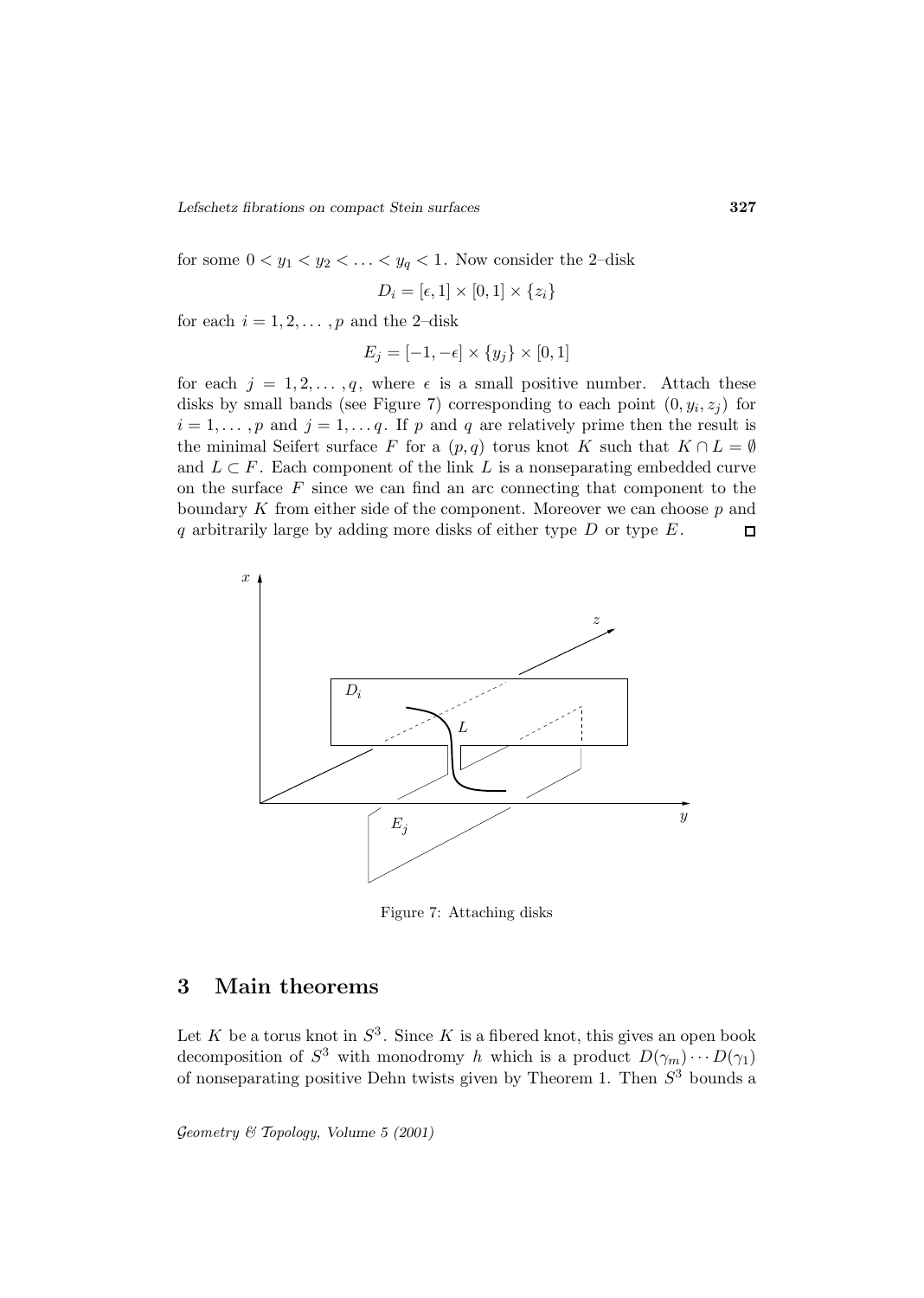$(PALF)<sub>K</sub>$  with global monodromy  $D(\gamma_m)\cdots D(\gamma_1)$  and fiber F which is the minimal Seifert surface for K.

**Proposition 3** For any torus knot K,  $(PALF)$ <sub>K</sub> is diffeomorphic to  $D^4$  and *has a canonical Stein structure.*

**Proof** Consider the handle decomposition of the  $(PALF)<sub>K</sub>$  for a torus knot K. Theorem 1 gives an explicit description of the vanishing cycles. Cancel each 1–handle with a 2–handle so that the result is just the 0–handle  $D^4$ .  $\Box$ 

**Theorem 4** (Eliashberg [3], see also Gompf [5]) *A smooth oriented compact 4–manifold with boundary is a Stein surface, up to orientation preserving diffeomorphisms, iff it has a handle decomposition*  $M_1 \cup H_1 \cup ... \cup H_n$ *, where*  $M_1$ *consists of 0– and 1–handles and each*  $H_i$  *is a 2–handle attached to*  $M_1$  *along some attaching circle*  $L_i$  *with framing*  $tb(L_i) - 1$ *.* 

We are now ready to state and prove our main theorem.

**Theorem 5** *Let* M *be a compact Stein surface with boundary. Then* M *admits infinitely many pairwise nonequivalent PALF's. Conversely every PALF has a Stein structure.*

**Proof** Let M be a compact Stein surface with boundary. We use Eliashberg's characterization of compact Stein surfaces.

#### **Case 1 : no 1–handles and one 2–handle**

Suppose that the compact Stein surface  $M$  with boundary is obtained by attaching a 2–handle H to  $D^4$  along a Legendrian knot L, with framing  $tb(L)-1$ . Figure 2 shows the front projection of a Legendrian trefoil knot. First of all, we smooth all the cusps of the diagram and rotate everything counterclockwise to put L into a square bridge position as in Figure 6.

Now we use Lyon's algorithm (cf Theorem 2) to find a torus knot  $K$  with its minimal Seifert surface  $F$  such that  $L$  is an embedded circle on the surface F . For example, we can embed the trefoil knot into the Seifert surface of a  $(5,6)$  torus knot as shown in Figure 8. Let  $L^+$  be a copy of L pushed in the positive normal direction to F, and let  $lk(L, L^+)$  be the linking number of L and  $L^+$  computed with parallel orientations. We need the following observation to prove our theorem.

**Lemma 6**  $tb(L) = lk(L, L^+$  .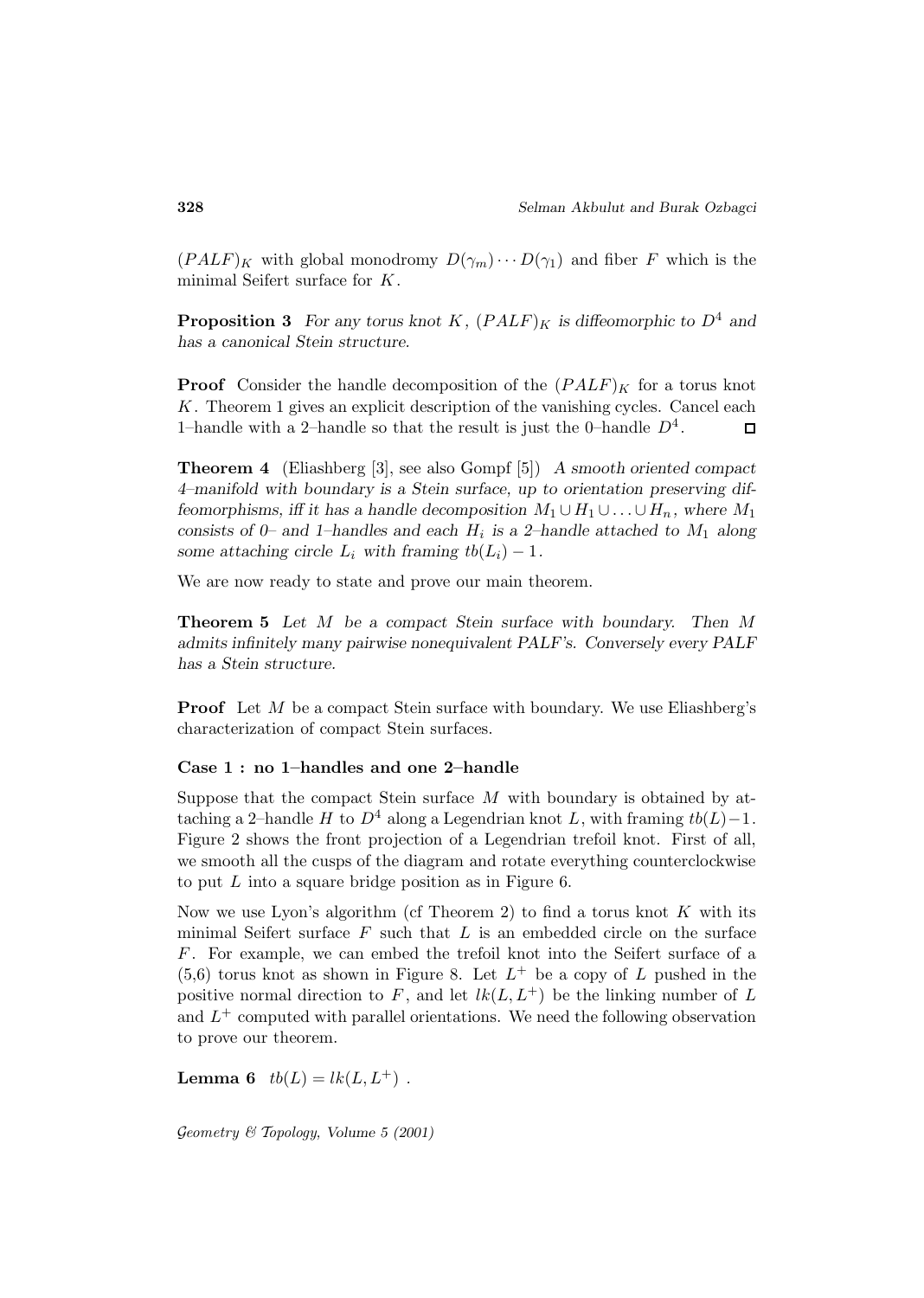

Figure 8: Trefoil knot embedded into the Seifert surface of a (5, 6) torus knot

**Proof** When we push  $L$  in the positive normal direction to  $F$ , we observe that  $lk(L, L^+)$  will be exactly the Thurston–Bennequin framing of L, by simply counting the linking number of  $L$  and  $L^+$ .  $\Box$ 

Therefore attaching a 2–handle to  $D^4$  along a given Legendrian knot L in  $S^3$ , with framing  $tb(L) - 1$ , is the same as attaching a 2-handle along the same knot  $L$  (which is isotoped to be embedded in a fiber of the boundary of a  $(PALF)_{K}$ ) with framing  $lk(L, L^{+})-1$ . But then the framing  $lk(L, L^{+})-1$  is the framing  $-1$  relative to the product framing of L. In other words, we proved that attaching a Legendrian 2–handle is the same as attaching a Lefschetz 2– handle in our setting.

The global monodromy of  $D^4 \cup H \cong (PALF)_K \cup H$  will be the monodromy of the torus knot  $K$  composed with a positive Dehn twist along  $L$ .

### **Case 2 : no 1–handles**

Let L be a Legendrian link in  $S^3$  with components  $L_1, L_2, \ldots, L_n$ . Suppose that the compact Stein surface  $M$  with boundary is obtained by attaching a 2-handle  $H_i$  to  $D^4$  along  $L_i$  for each  $i = 1, 2, \ldots, n$ . First smooth all the cusps of the diagram and rotate everything counterclockwise to put  $L$  into a square bridge position. Then find a torus knot  $K$  with its minimal Seifert surface F such that each  $L_i$  is an embedded circle on F for  $i = 1, 2, \ldots, n$ . Now for each i, attach a 2–handle  $H_i$  simultaneously to  $D^4$  along  $L_i$  with framing  $lk(L_i, L_i^+) - 1$ . The result is going to be a PALF by Lemma 6 and Remark 1, since the link components are disjointly embedded nonseparating circles in  $F$ .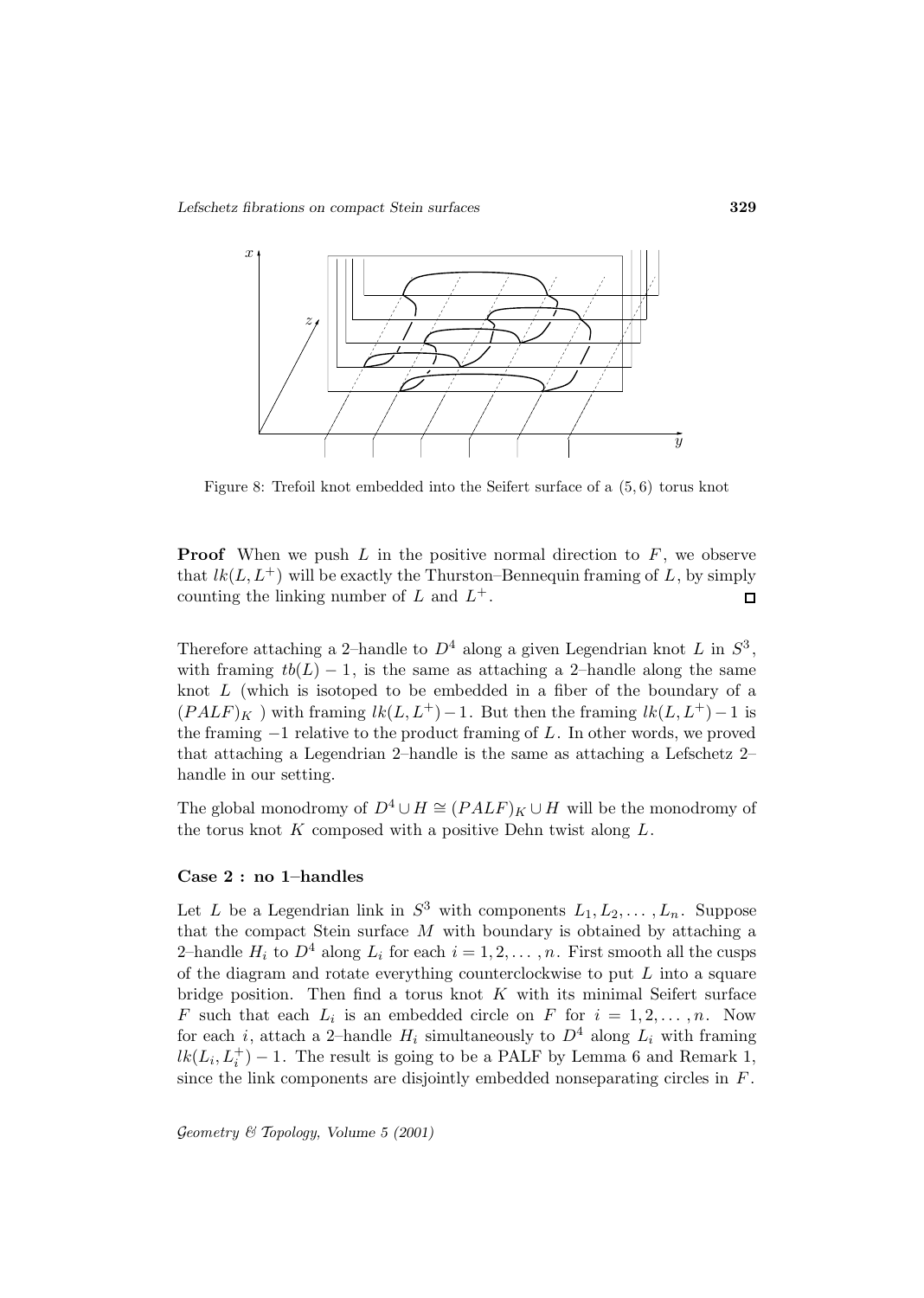So we showed the global monodromy of  $D^4 \cup H_1 \cup ... \cup H_n \cong (PALF)_K \cup H_1 \cup ...$  $\ldots \cup H_n$  is the monodromy of the torus knot K composed with positive Dehn twists along  $L_i$ 's. Note that the Dehn twists along  $L_i$ 's commute since they are pairwise disjoint on the surface F .

#### **General case**

First we represent the 1–handles by dotted circles stacked over the front projection of a Legendrian tangle. Here we assume that the framed link diagram is in standard form (cf [5]). Then we put the diagram in a square bridge position as in case 2 and find a torus knot  $K$  such that the attaching circles of the 2– handles are embedded in the Seifert surface of  $K$ . Now we push the attaching regions of the 1–handles to the binding  $K$  of the open book decomposition of  $S^3$ . This way we can extend  $(PALF)<sub>K</sub>$  to a PALF on  $D^4$  union 1–handles. Since the attaching region (a pair of 3–balls) of the 1–handle is in a neighborhood of the binding  $K$ , we can assume that the pages of the open book will intersect the pair of balls transversally, so that afer gluing the 1–handle to  $D^4$ we can extend the fibration over the 1–handle by adding a 1–handle to the surface of the fibration without altering the monodromy.



Figure 9: Attaching a 1–handle

Suppose that we attached all the 1–handles to  $D<sup>4</sup>$ . Then case 2 implies that attaching a Legendrian 2–handle at this stage is the same as attaching a Lefschetz 2–handle, since neither the product framing nor the Thurston–Bennequin framing will change by going over a 1–handle. In other words, we showed that by attaching 1–handles to  $D^4$  we attach 1–handles to the fiber of the  $(PALF)<sub>K</sub>$ , extending the monodromy by identity over the 1–handles and then by attaching Legendrian 2–handles we add more vanishing cycles to the global monodromy.

Finally, we note that the  $(p, q)$  torus knot in Theorem 2 can be constructed using arbitrarily large  $p$  and  $q$ . Therefore our construction yields infinitely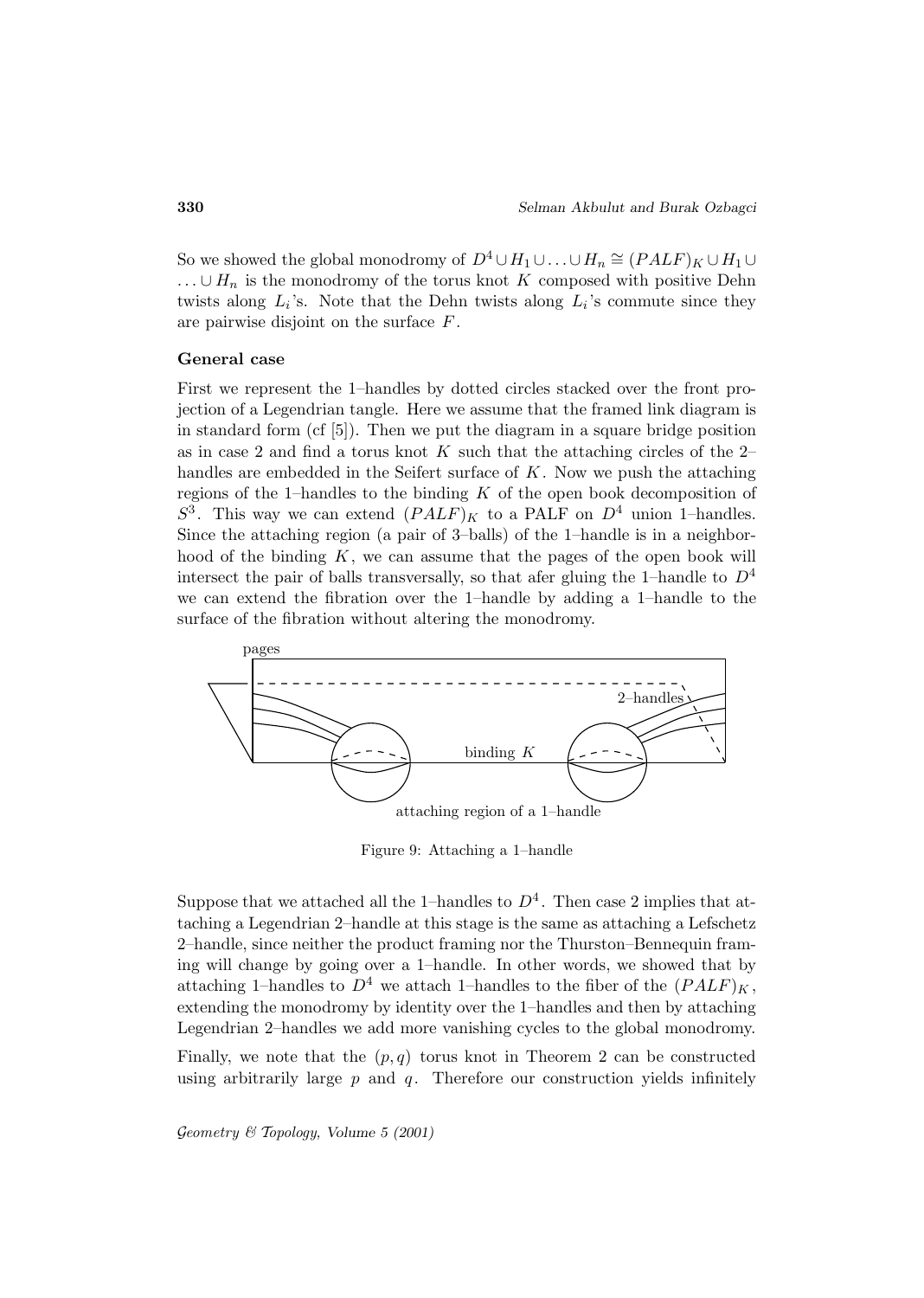many pairwise nonequivalent PALF's, since for chosen  $p$  and  $q$  the genus of the regular fiber will be at least  $(p-1)(q-1)/2$ .

Conversely, let  $X$  be a PALF, then it is obtained by a sequence of steps of attaching 2–handles  $X_0 = D^2 \times F \rightsquigarrow X_1 \rightsquigarrow X_2 \dots \rightsquigarrow X_n = X$ , where each  $X_{i-1}$  is a PALF and  $X_i$  is obtained from  $X_{i-1}$  by attaching a 2–handle to a nonseparating curve C lying on a fiber  $F \subset \partial X_{i-1}$ . Furthermore this handle is attached to C with the framing  $k-1$ , where k is the framing induced from the surface F. Inductively we assume that  $X_{i-1}$  has a Stein structure, with a convex fiber  $F \subset \partial X_{i-1}$ . By [17] we can start the induction, and assume that the convex surface F is divided by  $\partial F$ . By the "Legendrian realization" principle" of [8] (pages 323–325), after an isotopy of  $(F, C)$ , k can be taken to be the Thurston–Bennequin framing, and then the result follows by Eliashberg's theorem (L. Rudolph has pointed out that, in case of  $i = 1$  identification of k with Thurston–Bennequin framing also follows from  $[12]$ – $[15]$ ). Though not necessary, in this process, by using [8] we can also make the framing of  $\partial F$ induced from  $F$  to be the Thurston–Bennequin framing if we wish.  $\Box$ 

**Remark 3** Our proof shows that the PALF structure on a compact Stein surface contains a natural smaller PALF  $B^4 \rightarrow D^2$  given by the associated torus knot.

**Remark 4** Our proof shows that by relaxing the condition of positivity, one can identify smooth bounded 4–manifolds which are built by 1– and 2–handles with ALF's (allowable Leschetz fibrations over  $D^2$ 's). In this case in the proof we start with the binding  $K \sharp (-K)$  where K is the torus knot, to adjust the framings (ie, we use the general form of [11]). In particular by [17], the boundaries of these manifolds also have contact structures (though not necessarily tight).

## **4 Examples**

### **4.1 Example 1**

Let M be the Stein surface given as in Figure 10.

We claim that M admits a PALF with 13 singular fibers where the regular fiber is a genus 6 surface with 2 boundary components.

First we embed the attaching curve of the 2–handle into the Seifert surface of a torus knot, such that the top two horizontal lines (running over the 1–handle) in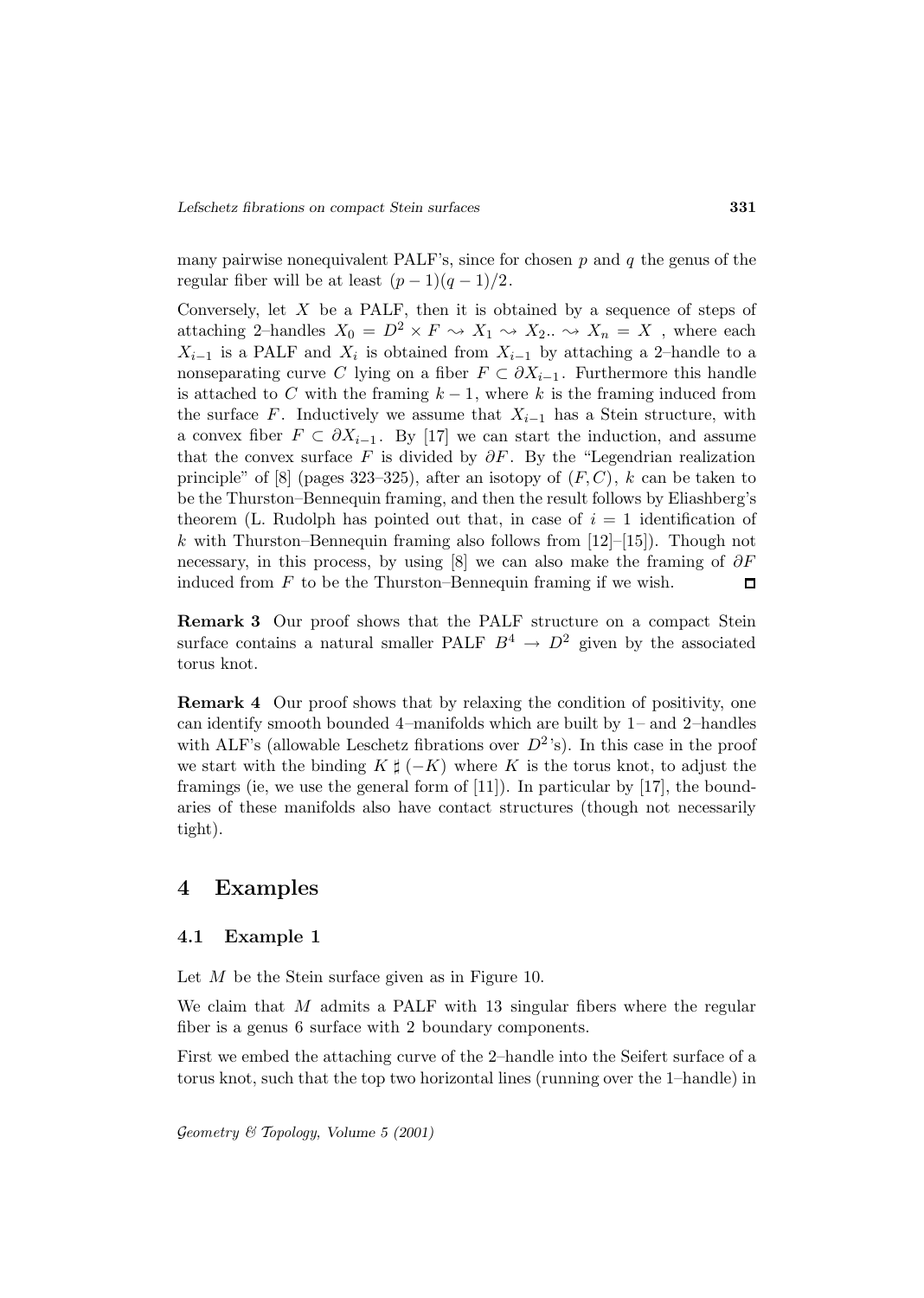

Figure 10

Figure 10 are placed on the same disk of type  $D$  (cf Theorem 2 and Figure 9). So we attach 4 disks of type  $D$  and 5 disks of type  $E$  to obtain the Seifert surface of a  $(4, 5)$  torus knot. By attaching the 1–handle we attach a 1–handle to the Seifert surface. Hence the fiber is a genus  $6 = (4 - 1)(5 - 1)/2$  surface with two boundary components. There are  $12 = (4 - 1)(5 - 1)$  singular fibers coming from the torus knot and one additional singular fiber corresponding to the 0–framed 2–handle.

The global monodromy of this PALF is the monodromy of the  $(4, 5)$  torus knot, extended by identity over the 1–handle and composed with a Dehn twist corresponding to the 2–handle.

## **4.2 Example 2**

Let  $N$  be the Stein surface given as in Figure 11. Then  $N$  admits a PALF with 43 singular fibers where the regular fiber is a genus 21 surface with 2 boundary components. The global monodromy of this PALF is the monodromy of the (7, 8) torus knot, extended by identity over the 1–handle and composed with a Dehn twist corresponding to the 2–handle.

**Remark 5** Clearly the PALF's in the above examples are not the most economical ones; often with a little care one can find smaller PALF structures in the sense of having fewer singular fibers.

**Remark 6** In [1] it was shown that every smooth closed 4-manifold X can be decomposed as a union of two compact Stein surfaces along their boundaries

$$
X = M \cup_{\partial} N.
$$

Hence, every X is a union two PALF's along their boundaries. This gives  $4$ manifolds a structure somewhat similar to Heegaard decomposition of 3 manifolds (we can consider a 3–dimensional solid handlebody as a Lefschetz fibration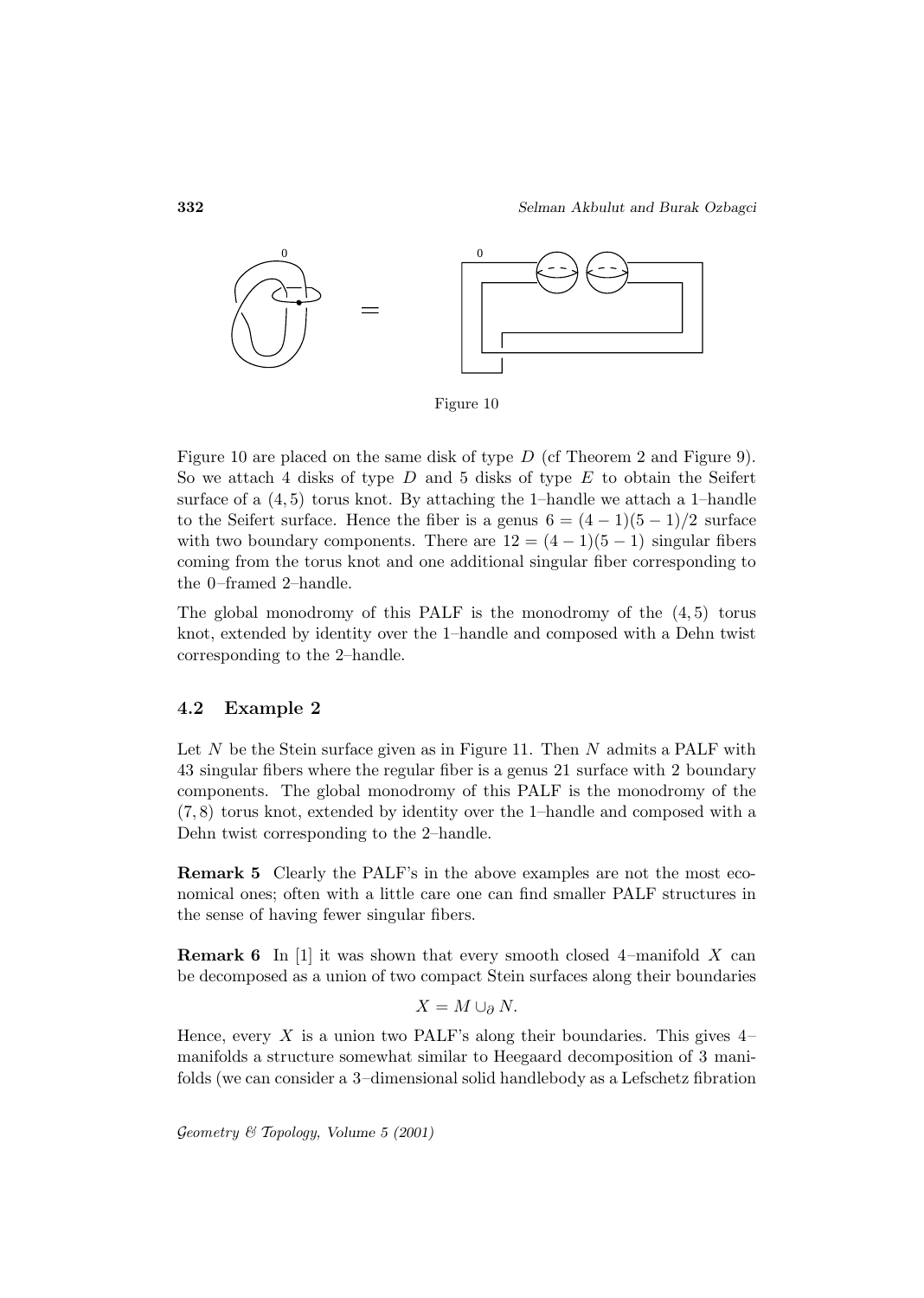

Figure 11

over an interval, with fibers consisting of disks). Recall that in [1] there is also a relative version of this theorem; that is, any two smooth closed simply connected h–cobordant manifolds  $X_1, X_2$  can be decomposed as union of Stein surfaces  $X_i = M \cup_{\varphi_i} W_i$ , where  $\varphi_i : \partial W_i \to \partial M$  are diffeomorphisms  $i = 1, 2,$ M is simply connected, and  $W_1, W_2$  are contractible manifolds which are diffeomorphic to each other. See also [2] for more about the topology of Stein surfaces.

## **References**

- [1] **S Akbulut**, **R Matveyev**, A convex decomposition theorem for 4–manifolds, Int. Math. Research Notices No 7 (1998) 371–381, arxiv:math.GT/0010166
- [2] **S Akbulut**, **B Ozbagci**, On the topology of compact Stein surfaces, preprint, arxiv:math.GT/0103106
- [3] **Y Eliashberg**, Topological characterization of Stein manifolds in dimension  $\geq$  2, Int. Journ. of Math. 1 (1990) 29–46
- [4] **D Gabai**, *Detecting fibered links in*  $S^3$ , Comment. Math. Helv. 61 (1986) 519– 555
- [5] **R Gompf**, Handlebody construction of Stein surfaces, Ann. of Math. 148 (1998) 619–693
- [6] **R Gompf**, **A Stipsicz**, 4–manifolds and Kirby calculus, Graduate Studies in Math. 20, A.M.S. (1999)
- [7] **J Harer**, How to construct all fibered knots and links, Topology, 21 (1982) 263–280